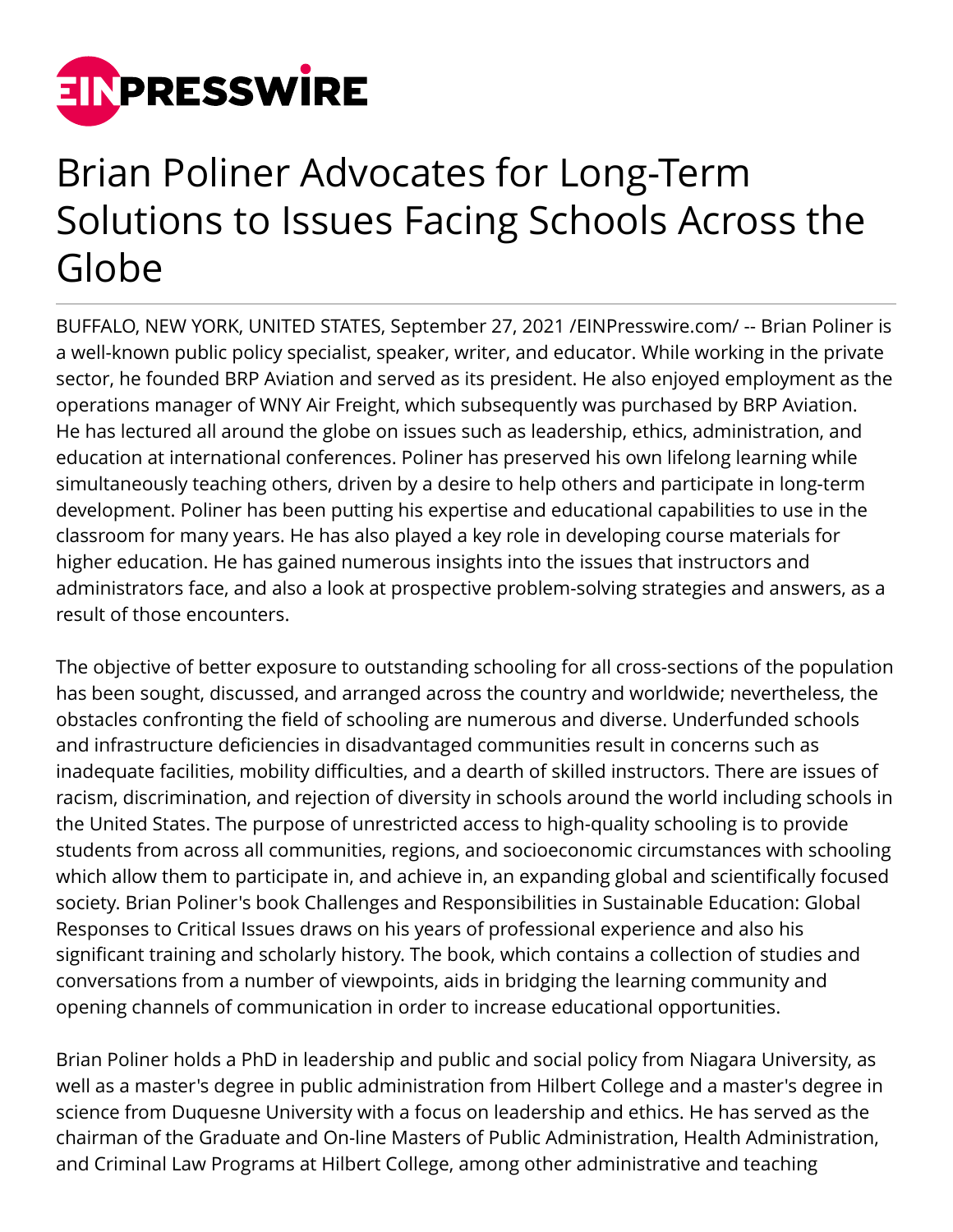positions. Leadership, public administration, policy making, morality and corporate social performance, and management are among the subjects he has presented.

As Chairman, Poliner oversaw a number of programs at the college. He was able to successfully operate as the point person for developing new online and foreign graduate programs by combining his experience and abilities in leadership and management with his understanding of the impact of policymaking. He created blended course material and was part of a group of faculty designers in charge of the virtual learning creation project. As he hired, taught, and supervised adjunct teachers, he put his own professional skills, as well as years of leadership expertise in the private sector, to great use, allowing the program to thrive. Poliner also mentored graduate students and served as the chairman of graduate capstone research projects. He also has given talks on administration, public policy, and schooling at international meetings across the globe, such as the European International Business Academy Conference at Vienna University of Economics and Business in Vienna, Austria, and the Oxford University in Oxford, England.

Brian Poliner has achieved numerous academic distinctions and prizes for his dedication and attention in his own academic endeavors. Kappa Delta Pi International Honor Society in Education, Phi Delta Kappa National Educators Association, Kappa Gamma Pi National Graduate Honor Society, and Golden Key International Honour Society have all welcomed him. He was also awarded the St. Catherine's Medal for Student and Scholastic Achievement, Hilbert College's highest accolade for a grad student. Poliner applies the very same level of dedication and passion to each of his undertakings, regardless of being private or public. He has aided in the mentoring of aspiring businessmen, drawing on his years of expertise as the CEO of BRP Aviation and the operations manager of WNY Air Freight to provide a solid basis on which they can expand their business skills. He's also aided policymakers in a variety of organizational and public positions with his deep understanding of public policy, administration, and leadership.

Brian Poliner examines worldwide access to mandatory schooling and the crucial impact it has on alleviating poverty in his book Challenges and Responsibilities in Sustainable Education: Global Responses to Critical Issues. Nations all across the globe have already been working to achieve important goals, such as eliminating gender inequities in education attainment and enhancing educational chances for ethnic minority groups and underprivileged children. Globally, progress toward achieving milestones and increasing educational results has been modest. The right to a good education is protected by the Universal Declaration of Human Rights and the 1989 Convention on the Rights of the Child. Poliner emphasizes the need for worldwide campaigns to prioritize their efforts in order to secure the development of skills that are required to succeed in an expanding global society. When trying to appropriately analyze the varied and complicated issues facing educators and administrations in the contemporary educational climate, it is most advantageous to look at actual examples and case studies in conjunction with a discourse of pedagogical concept and practice. There are also worries about financial constraints and efforts by external parties to sensationalize historical settings and issues throughout proposed course material, in conjunction with administrative stumbling blocks.